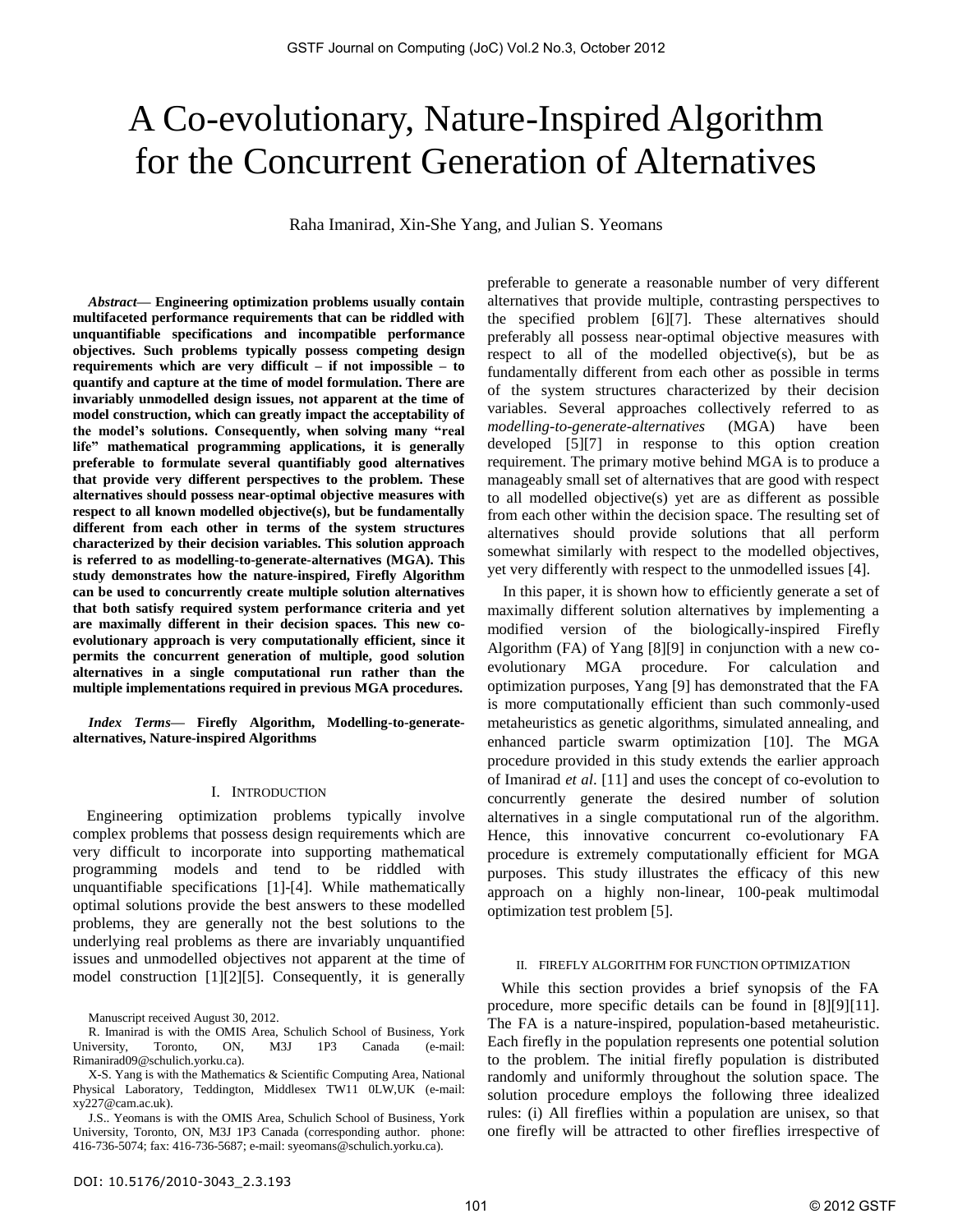their sex; (ii) Attractiveness between fireflies is proportional to their brightness, implying that for any two flashing fireflies, the less bright one will move towards the brighter one. Attractiveness and brightness both decrease as the distance between fireflies increases. If there is no brighter firefly within its visible vicinity, then a particular firefly will move randomly; and (iii) The brightness of a firefly is determined by the landscape of the objective function. Namely, for a maximization problem, the brightness can simply be considered proportional to the value of the objective function. Based upon these three rules, the basic operational steps of the FA are summarized within the pseudo-code of Figure 1.

**Figure 1**: Pseudo Code of the Firefly Algorithm

Objective Function  $F(X)$ ,  $X = (x_1, x_2, \ldots, x_d)$ Generate the initial population of *n* fireflies,  $X_i$ ,  $i = 1, 2, \ldots, n$ Light intensity  $I_i$  at  $X_i$  is determined by  $F(X_i)$ Define the light absorption coefficient γ **while** (t < MaxGeneration) **for**  $i = 1$ : *n*, all *n* fireflies **for**  $j = 1$ : *n*, all *n* fireflies (inner loop) **if**  $(I_i < I_j)$ , Move firefly i towards j; **end if**  Vary attractiveness with distance *r* via e- *γr* **end for** *j* **end for** *i* Rank the fireflies and find the current global best solution *G* **\***

**end while**

Postprocess the results

In the FA, there are two important issues to resolve: the variation of light intensity and the formulation of attractiveness. For simplicity, it can always be assumed that the attractiveness of a firefly is determined by its brightness which in turn is associated with the encoded objective function. In the simplest case, the brightness of a firefly at a particular location  $X$  would be its calculated objective value  $F(X)$ . However, the attractiveness,  $\beta$ , between fireflies is relative and will vary with the distance  $r_{ij}$  between firefly *i* and firefly *j*. In addition, light intensity decreases with the distance from its source, and light is also absorbed in the media, so the attractiveness should be allowed to vary with the degree of absorption. Consequently, the overall attractiveness of a firefly can be defined as  $\beta$  =  $\beta_0$  exp(- $\gamma r^2$ ) where  $\beta_0$  is the attractiveness at distance  $r = 0$  and  $\gamma$  is the fixed light absorption coefficient for a specific medium. If the

distance  $r_{ij}$  between any two fireflies *i* and *j* located at  $X_i$  and  $X_j$ , respectively, is calculated using the Euclidean norm, then the movement of a firefly *i* that is attracted to another more attractive (i.e. brighter) firefly *j* is determined by  $X_i = X_i + \beta_0 \exp(-\gamma (r_{ij})^2)(X_i - X_j) + \alpha \varepsilon_i$ . In this expression of movement, the second term is due to the relative attraction and the third term is a randomization component. Yang [9] indicates that  $\alpha$  is a randomization parameter normally selected within the range  $[0,1]$  and  $\varepsilon$ <sub>i</sub> is a vector of random numbers drawn from either a Gaussian or uniform (generally [-0.5,0.5]) distribution. It should be pointed out that this expression is a random walk biased toward

brighter fireflies and if  $\beta_0 = 0$ , it becomes a simple random walk. The parameter  $\gamma$  characterizes the variation of the attractiveness and its value determines the speed of the algorithm's convergence. For most applications,  $\gamma$  is typically set between 0.1 to 10 [9]. In any given optimization problem, for a very large number of fireflies  $n \gg k$  where *k* is the number of local optima, the initial locations of the *n* fireflies should be distributed relatively uniformly throughout the entire search space. As the FA proceeds, the fireflies would converge into all of these local optima (including the global ones). By comparing the best solutions among all these optima, the global optima can easily be determined. Yang [9] demonstrates that the FA will approach the global optima when  $n \rightarrow \infty$  and the number of iterations *t*, is set so that *t* >>1. In reality, the FA has been found to converge extremely quickly.

Two important limiting or asymptotic cases occur when  $\gamma \rightarrow$ 0 and when  $\gamma \rightarrow \infty$ . For  $\gamma \rightarrow 0$ , the attractiveness is constant  $\beta$  $= \beta_0$ , which is equivalent to having a light intensity that does not decrease. Thus, a firefly would be visible anywhere within the solution domain. Hence, a single (usually global) optima can easily be reached. If the inner loop for *j* in Figure 1 is removed and  $X_j$  is replaced by the current global best  $G^*$ , then this implies that the FA becomes a special case of the accelerated particle swarm optimization (PSO) algorithm. Subsequently, the computational efficiency of this special case of the FA is equivalent to that of enhanced PSO. Conversely, when  $\gamma \rightarrow \infty$ , the attractiveness is essentially zero in the sightline of other fireflies. This is equivalent to the case where the fireflies randomly roam throughout a very thick foggy region. No other fireflies are visible and each firefly roams in a completely random fashion. This case corresponds to a completely random search method. As the FA operates between these two extremes, it is possible to adjust the parameters  $\alpha$  and  $\gamma$  so that the FA can outperform both the random search and the enhanced PSO algorithms. Furthermore, the FA can find both the global optima as well as the local optima concurrently which holds huge computational and efficiency advantages for MGA purposes [7]. Another additional advantage of the FA for MGA implementation is that different fireflies essentially work independently of each other and FA are thus better than genetic algorithms and PSO for MGA because the fireflies can aggregate more closely around each local optimum. Depending upon the parameter settings, the FA will converge extremely quickly into both local and global optima [8].

### III. MODELLING TO GENERATE ALTERNATIVES WITH THE FIREFLY ALGORITHM

Notwithstanding their fundamental limitations, most mathematical programming approaches emanating from the engineering optimization literature have focused almost exclusively upon producing optimal solutions to singleobjective problem instances or, equivalently, generating noninferior solution sets to multi-objective problem formulations. While such algorithms may efficiently generate solutions to the derived complex mathematical models, whether their results actually establish "best" approaches for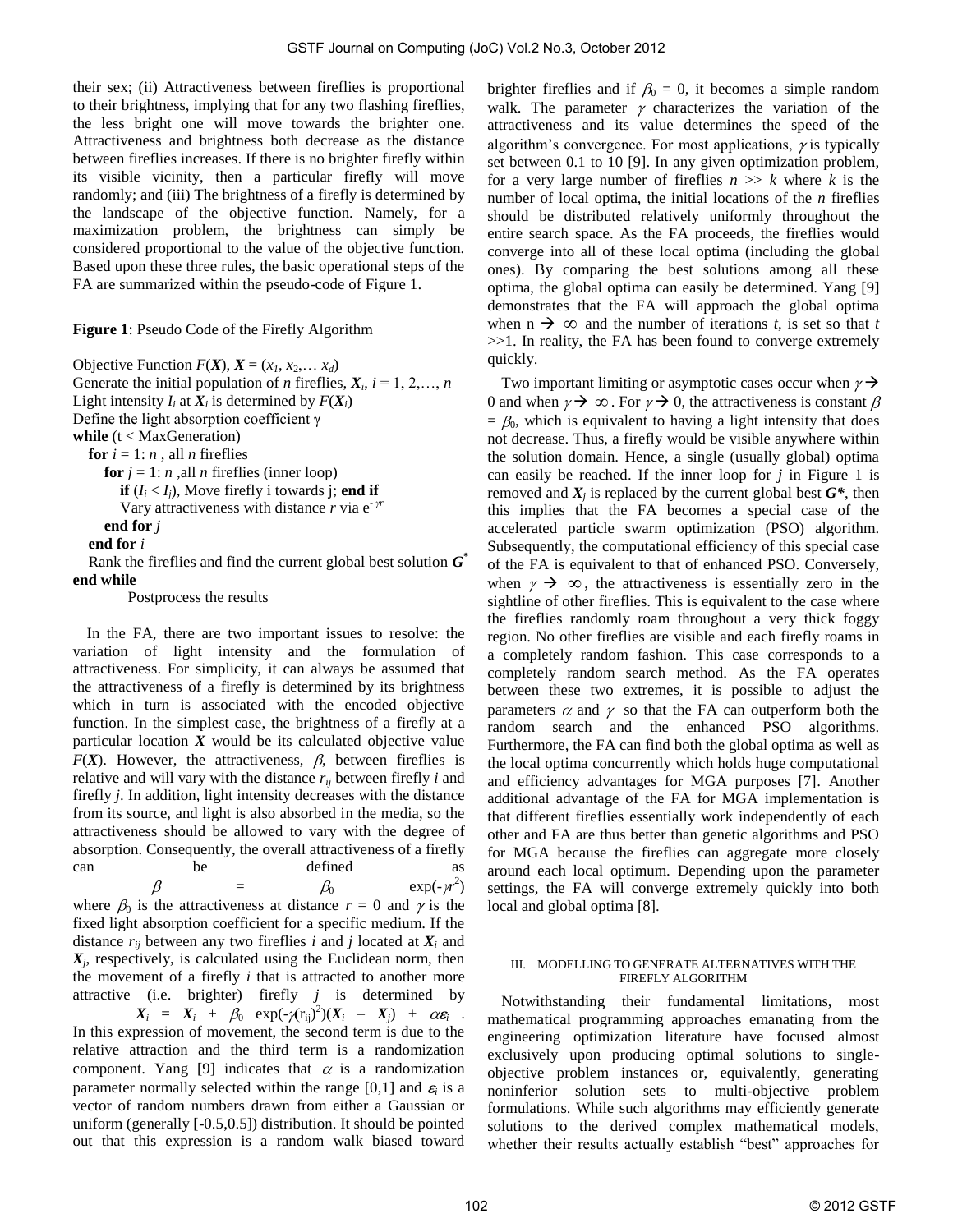providing appropriate decisions to the underlying real problems is certainly questionable. In most "real world" decision problems, there are numerous system objectives and requirements that are never explicitly apparent or included in the decision formulation stage [1][4]. Furthermore, it may never be possible to explicitly express all of the subjective considerations because there are frequently numerous incompatible, competing, design requirements and, perhaps, adversarial stakeholder groups. Therefore most subjective aspects of a problem remain unquantified and unmodelled in the construction of the resultant decision models. This is a common occurrence in situations where the final decisions are constructed based not only upon clearly stated and modelled objectives, but also upon fundamentally subjective, political and socio-economic goals and stakeholder preferences [7]. Numerous "real world" examples of this type of incongruent modelling duality are described in [5] and [12]-[14].

When unmodelled objectives and unquantified issues exist, different approaches are required in order to not only search the decision space for the noninferior set of solutions, but also to explore the decision space for *inferior* alternative solutions to the modelled problem. In particular, any search for good alternatives to problems known (or suspected) to contain unmodelled objectives must focus not only on the non-inferior solution set, but also necessarily on an exploration of the problem's inferior region. To illustrate the implications of an unmodelled objective on a decision search, assume that the optimal solution for a quantified, single-objective, maximization decision problem is *X*\* with corresponding objective value *Z1*\*. Now suppose that there exists a second, unmodelled, maximization objective *Z2* that subjectively reflects environmental/political acceptability. Let the solution  $X^a$ , belonging to the noninferior, 2-objective set, represent a potential best compromise solution if both objectives could somehow have been simultaneously evaluated by the decisionmaker. While  $X^a$  might be viewed as the best compromise solution to the real problem, it would clearly appear inferior to the solution  $X^*$  in the quantified model, since it must be the case that  $ZI^a \leq ZI^*$ . Consequently, when unmodelled objectives are factored into the decision making process, mathematically inferior solutions for the modelled problem can be optimal for the real problem. Therefore, when unmodelled objectives and unquantified issues might exist, different approaches are required in order to not only search the decision space for the noninferior set of solutions, but also to simultaneously explore the decision space for inferior alternative solutions to the modelled problem. Populationbased procedures such as the FA permit concurrent searches throughout a feasible region and thus prove to be particularly adept methods for searching through a problem's decision space.

The primary motivation behind MGA is to produce a manageably small set of alternatives that are quantifiably good with respect to modelled objectives yet are as different as possible from each other in the decision space. In doing this, the resulting alternative solution set is likely to provide truly different choices that all perform somewhat similarly with respect to the known modelled objective(s) yet very differently with respect to any unmodelled issues. By

generating these good-but-different solutions, the decisionmakers can explore alternatives that may satisfy the unmodelled objectives to varying degrees of stakeholder acceptability. Obviously the solution-setters must then conduct a subsequent comprehensive comparison of the alternatives to determine which options would most closely satisfy their very specific circumstances. Thus, an MGA approach should necessarily be considered as one of decision support rather than of explicit solution determination.

In order to properly motivate an MGA search procedure, it is necessary to provide a more formal definition of the goals of the MGA process [5][7]. Suppose the optimal solution to an original mathematical model is  $X^*$  with objective value  $Z^* =$ *F*(*X\**). The following model can then be solved to generate an alternative solution that is maximally different from *X\**:

| Max         | $\Delta$ | $=$   | $\sum_i$ | $X_i$ | $-$    | $X_i^*$ | $ $ |
|-------------|----------|-------|----------|-------|--------|---------|-----|
| Subject to: | $X$      | $\in$ | $D$      |       |        |         |     |
| $ $         | $F(X)$   | $-$   | $Z^*$    | $ $   | $\leq$ | $T$     |     |

where  $\Delta$  represents some difference function (shown as an absolute difference in this instance) and *T* is a tolerance target specified in relation to the original optimal function value *Z\**. *T* is a user-supplied value that determines how much of the inferior region is to be explored for alternative solutions. The FA-based MGA procedure is designed to generate a small number of good but maximally different alternatives by adjusting the value of *T* and using the FA to solve the corresponding, new maximal difference problem instance. In this approach, subpopulations within the algorithm's overall population are established as the Fireflies collectively evolve toward different local optima within the solution space. Each desired solution alternative undergoes the common search procedure of the FA. The survival of solutions depends upon how well the solutions perform with respect to the modelled objective(s) and by how far away they are from all of the other previously generated alternatives in the decision space.

#### IV. CONCURRENT CO-EVOLUTIONARY COMPUTATIONAL ALGORITHM FOR MGA

A direct approach to generate alternatives with the SO algorithm would be to iteratively solve the maximum difference model by incrementally updating the target T whenever a new alternative must be produced. This approach would be somewhat similar in scope to the original Hop, Skip, and Jump (HSJ) MGA algorithm [13] in which an initial problem formulation is optimized and then supplementary alternatives are generated by systematically adjusting the target constraint to force the creation of suboptimal solutions. While this approach is straightforward, it would require repeated execution of the optimization algorithm, which could prove computationally expensive [7].

The new MGA procedure is designed to concurrently generate a small number of good but maximally different alternatives in a single run of the FA procedure (i.e. the same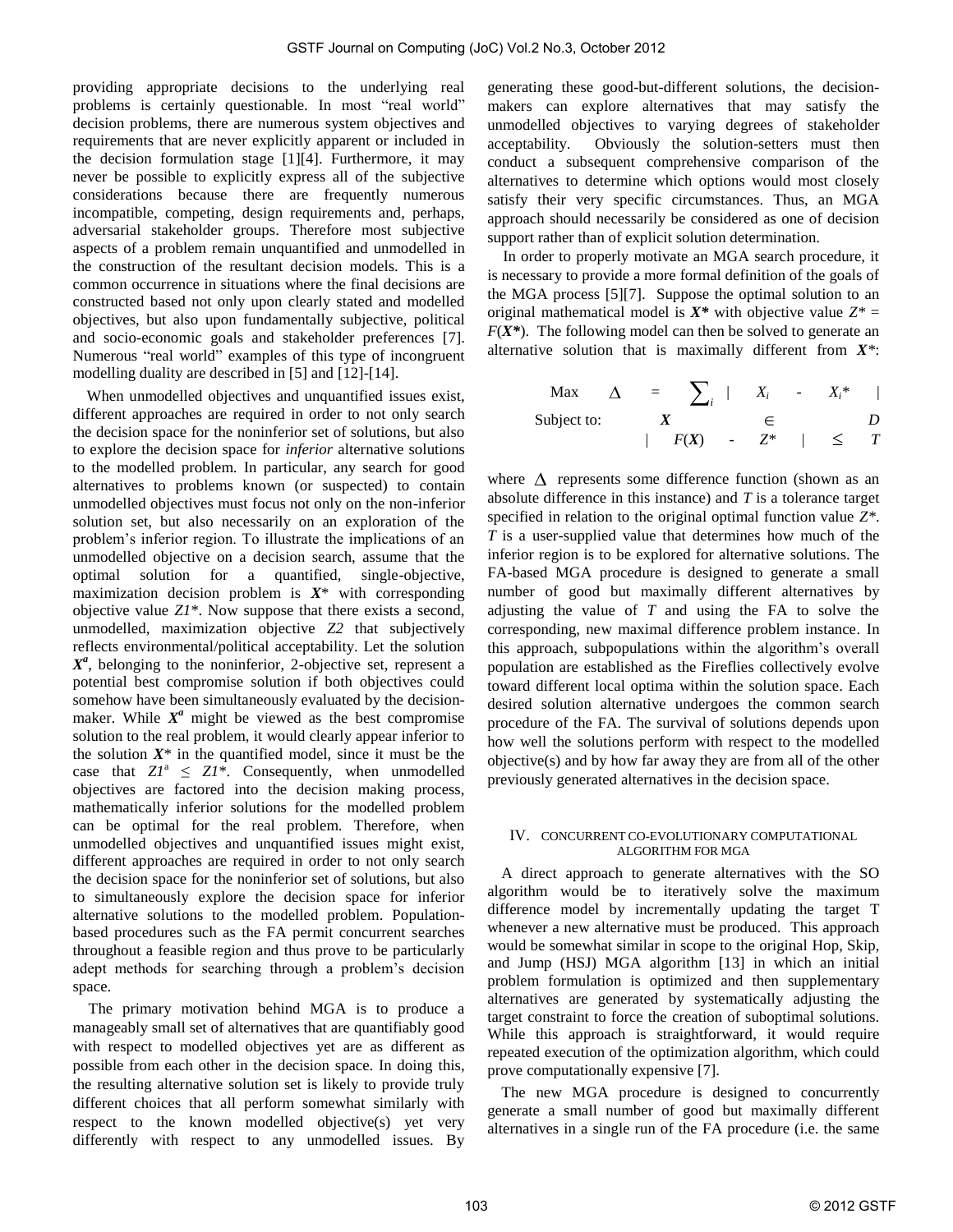number of runs as if FA were used solely for function optimization purposes) and its efficiency is based upon the concept of co-evolution. In this co-evolutionary approach, prespecified stratified subpopulation ranges within the FA algorithm's overall population are established that collectively evolve the search toward the formation of the stipulated number of very different solution alternatives. Each desired solution alternative is represented by each respective subpopulation and each subpopulation undergoes the common operations of the FA. This approach can be structured upon any standard FA solution procedure containing appropriate encodings and operators that best correspond to the problem. However, the survival of solutions in each subpopulation depends upon how well the solutions perform with respect to both the modelled objective(s) and by how far away they are from all of the other solutions in the decision space. Thus, the evolution of solutions in each subpopulation is directly influenced by those solutions contained in all of the other subpopulations, which forces the co-evolution of each subpopulation towards good but maximally distant regions of the decision space. This co-evolutionary concept enables the simultaneous search for, and production of, a set of quantifiably good solutions that are maximally different from each other [7].

By using the co-evolutionary concept, it becomes possible to implement an FA-based MGA procedure that concurrently produces alternatives which possess objective function bounds that are somewhat analogous, but superior, to those created by an iterative HSJ-styled approach. While each alternative produced by an HSJ procedure is maximally different only from the single, overall optimal solution together with an objective value which is at least x% different from the best objective (i.e.  $x = 1\%$ , 2%, etc.), the new co-evolutionary procedure is able to generate alternatives that are no more than x% different from the overall optimal solution but with each one of these solutions being as maximally different as possible from every other generated alternative that is produced in terms of the solution structure of their decision variables. Coevolution is also a much more efficient procedure than HSJ in that it exploits the population-based searches of FA algorithms in order to generate the multiple maximally different solution alternatives concurrently. Namely, while an HSJ-styled approach would be required to run *n* different times in order to generate *n* different alternatives, the new algorithm need be run only a single time to produce its entire set of alternatives irrespective of the value of *n*. Hence, it is a much more computationally efficient process.

The steps in the co-evolutionary algorithm are as follows:

1. Create an initial population stratified into *P* equally-sized subpopulations. The value for *P* must be established *a priori* by the decision-maker. *P* represents the desired number of maximally different alternative solutions within a prescribed target deviation from the optimal to be generated.  $S_p$ represents the  $p^{th}$  subpopulation set of solutions,  $p = 1,...,P$ and there are *K* solutions contained within each *Sp*.

2. Evaluate all solutions in  $S_p$ ,  $p = 1,...,P$ , with respect to the modelled objective. Solutions meeting the target constraint and all other problem constraints are designated as *feasible*, while all other solutions are designated as *infeasible*.

3. Apply an appropriate elitism operator to each  $S_p$  to preserve the best individual in each subpopulation. In  $S_p$ ,  $p =$ 1,…,*P*, the best solution is the feasible solution most distant in decision space from all of the other subpopulations (the distance measure is defined in Step 6). Note: Because the best solution to date is always placed into each subpopulation, at least one solution in  $S_p$  will always be feasible.

4. Stop the algorithm if the termination criteria (such as maximum number of iterations or some measure of solution convergence) are met. Otherwise, proceed to Step 5.

5. Identify the decision space centroid, *Cip*, for each of the  $K \leq K$  feasible solutions within  $k = 1,...,K$  of  $S_p$ , for each of the *N* decision variables  $X_{ikp}$ ,  $i = 1,..., N$ . Each centroid represents the *N*-dimensional centre of mass for the solutions in each of the respective subpopulations, *p*. As an illustrative example for determining a centroid, calculate  $C_{ip} = (1/K')^*$  $X_{ikp}$ . In this calculation, each dimension of each centroid is computed as the straightforward average value of that decision variable over all of the values for that variable within the feasible solutions of the respective subpopulation. Alternatively, a centroid could be calculated as some fitnessweighted average or by some other appropriately defined measure.

6. For each solution  $k = 1, \ldots, K$ , in each  $S_q$ , calculate  $D_{kq}$ , a distance measure between that solution and all other subpopulations. As an illustrative example for determining a distance measure, calculate  $D_{kq} = \text{Min } \{ \sum_i |X_{ikp} - C_{ip}| ; p =$  $1, \ldots, P, p \neq q$ . This distance represents the minimum distance between solution *k* in subpopulation *q* and the centroids of all other subpopulations. Alternatively, the distance measure could be calculated by some other appropriately defined measure.

7. Rank the solutions within each  $S_p$  according to the distance measure  $D_{kq}$  objective – appropriately adjusted to incorporate any constraint violation penalties. The goal of maximal difference is to force solutions from one subpopulation to be as far apart as possible in the decision space from the solutions of each of the other subpopulations. This step orders the specific solutions in each subpopulation by those solutions which are most distant from the solutions in all of the other subpopulations.

8. In each *Sp*, apply appropriate FA "change operations" to the solutions and return to Step 2.

#### V. COMPUTATIONAL TESTING OF THE FIREFLY ALGORITHM USED FOR MGA

As described previously, planners generally prefer to be able to select from a set of "near-optimal" alternatives that significantly differ from each other in terms of the system structures characterized by their decision variables. The efficacy of the co-evolutionary MGA procedure to concurrently produce such maximally different alternatives will be illustrated using a two-dimensional, multimodal optimization problem taken from [5]. The mathematical formulation for the multimodal test problem is: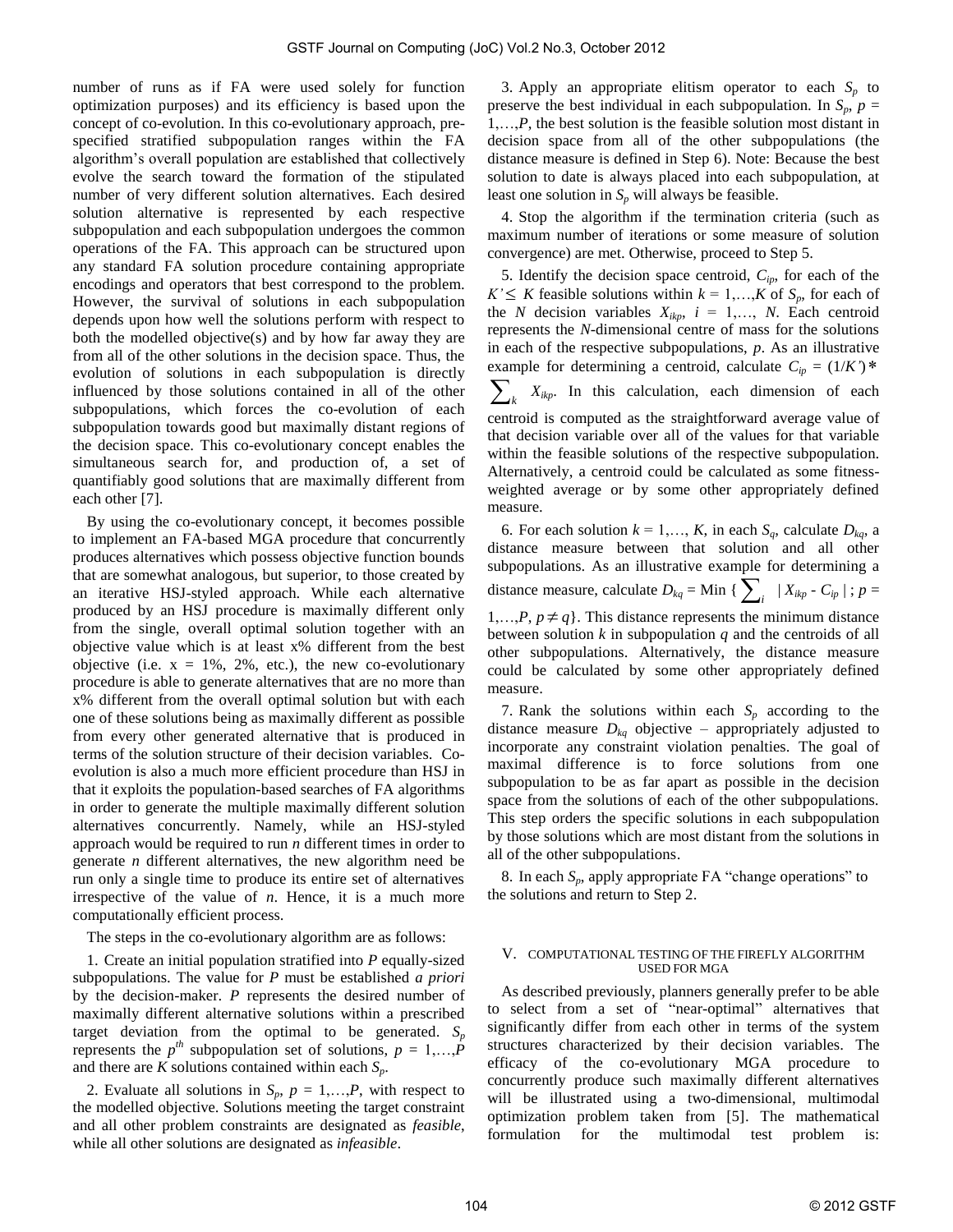Maximize 
$$
F(x, y) = \sin(19\pi x) + \frac{x}{1.7} + \sin(19\pi y) + \frac{y}{1.7} + 2
$$
  

$$
0.0 \le x \le 1.0
$$
  

$$
0.0 \le y \le 1.0
$$

The feasible region for this problem contains 100 peaks separated by valleys with the amplitudes of both the peaks and valleys increasing as the values of the decision variables increase from their lower bounds of (0,0) toward their upper limits at (1,1). For the design parameters employed in this specific problem formulation, the mathematically optimal solution of  $F(x, y) = 5.146$  occurs at point  $(x, y) = (0.974,$ 0.974) [5].

In order to create the alternatives, it would be possible to incrementally place extra target constraints into the original mathematical formulation which would force the generation of solutions that were structurally different from the initial optimal solution. Suppose for example that ten additional solution options were to be created through the inclusion of a technical constraint that decreased the objective of the original optimal model from 1% up to 10% in increments of 1%. By adding these incremental target constraints to the original model and sequentially resolving the problem 10 times, it would be possible to create the prescribed number of maximally different alternatives. However, to improve upon the process of running ten separate additional instances of the algorithm, the co-evolutionary MGA procedure could be run exactly once to concurrently produce all of the desired alternatives. By employing the co-evolutionary MGA algorithm, the optimal solution and the 10 maximally different solutions shown in Table 1 were generated.

**Table 1.** Objective Values and Solutions for the 11 Maximally Different Alternatives

| Increment            | <b>1% Increment Between</b><br><b>Alternatives</b> |               |      | 2.5% Increment Between<br><b>Alternatives</b> |               |      |
|----------------------|----------------------------------------------------|---------------|------|-----------------------------------------------|---------------|------|
|                      | F(x, y)                                            | $\mathcal{X}$ | y    | F(x, y)                                       | $\mathcal{X}$ | у    |
| Optimal              | 5.14                                               | 0.98          | 0.97 | 5.14                                          | 0.98          | 0.97 |
| <b>Alternative 1</b> | 5.10                                               | 0.97          | 0.97 | 5.01                                          | 0.87          | 0.87 |
| <b>Alternative 2</b> | 5.05                                               | 0.87          | 0.98 | 4.89                                          | 0.66          | 0.87 |
| <b>Alternative 3</b> | 5.00                                               | 0.76          | 0.98 | 4.77                                          | 0.87          | 0.45 |
| <b>Alternative 4</b> | 4.99                                               | 0.98          | 0.87 | 4.65                                          | 0.33          | 0.97 |
| <b>Alternative 5</b> | 4.91                                               | 0.98          | 0.76 | 4.50                                          | 0.98          | 0.02 |
| <b>Alternative 6</b> | 4.89                                               | 0.55          | 0.97 | 4.43                                          | 0.02          | 0.98 |
| <b>Alternative 7</b> | 4.89                                               | 0.98          | 0.55 | 4.29                                          | 0.98          | 0.02 |
| <b>Alternative 8</b> | 4.74                                               | 0.34          | 0.98 | 4.13                                          | 0.02          | 0.99 |
| <b>Alternative 9</b> | 4.69                                               | 0.98          | 0.24 | 4.02                                          | 0.99          | 0.02 |
| Altern. 10           | 4.64                                               | 0.13          | 0.98 | 3.87                                          | 0.01          | 0.98 |

In totality, this section underscore several important findings with respect to the concurrent co-evolutionary MGA procedure: (i) Co-evolution can be used to generate more good alternatives than planners would be able to create using other MGA approaches because of the evolving nature of its population-based solution searches; (ii) The alternatives generated are good for planning purposes since all of their structures are as mutually and maximally different from each other as possible (i.e. these differences are not just simply different from the overall optimal solution as in the HSJ-style approach to MGA); (iv) The MGA procedure is computationally very efficient since it need only be run once to generate its entire set of multiple, good solution alternatives (i.e. to generate *n* solution alternatives, the MGA algorithm needs to run exactly the same number of times that the FA would need to be run for function optimization purposes alone – namely once – irrespective of the value of *n*); and, (v) The best overall solutions produced by the MGA procedure will be very similar, if not identical, to the best overall solutions that would be produced by the FA for function optimization alone.

As described earlier, many engineering optimization applications tend to be riddled with incongruent performance requirements that contain significant performance requirements that are exceedingly difficult to quantify. Consequently, it is preferable to create several quantifiably good alternatives that provide very different perspectives to the potentially unmodelled performance design issues during the policy formulation stage. The unique performance features captured within these dissimilar alternatives can result in very different system performance with respect to the unmodelled issues, thereby incorporating the unmodelled issues into the actual solution process. The example demonstrated how the co-evolutionary MGA modelling perspective could be used to concurrently generate multiple alternatives via the very computationally efficient FA that satisfy required system performance criteria according to prespecified bounds and yet remain as maximally different from each other as possible in the decision space. In addition to its alternative generating capabilities, the MGA approach simultaneously performs extremely well with respect to its role in function optimization. It should be explicitly noted that the overall best solutions produced by the MGA procedure for the test problem are indistinguishable from the one determined in [5].

## VI. CONCLUSIONS

Engineering optimization problems and "real world" engineering decision-making usually contain multifaceted performance requirements that can be riddled with unquantifiable specifications and incompatible performance objectives. Such problems typically possess competing design requirements which are very difficult – if not impossible – to quantify and capture at the time that any supporting decision models are constructed. There are invariably unmodelled design issues, not apparent at the time of model construction, which can greatly impact the acceptability of the model's solutions. This multitude of uncertain and competing dimensions forces decision-makers to integrate many conflicting sources into their decision process prior to final solution construction. Under the presence of so much uncertainty, it becomes unlikely that any single solution could ever be constructed that simultaneously satisfies all of the incongruent system requirements without a significant counterbalancing of the numerous tradeoffs involved. Therefore, any ancillary modelling techniques used to support the decision formulation process must somehow simultaneously account for all of these features while being